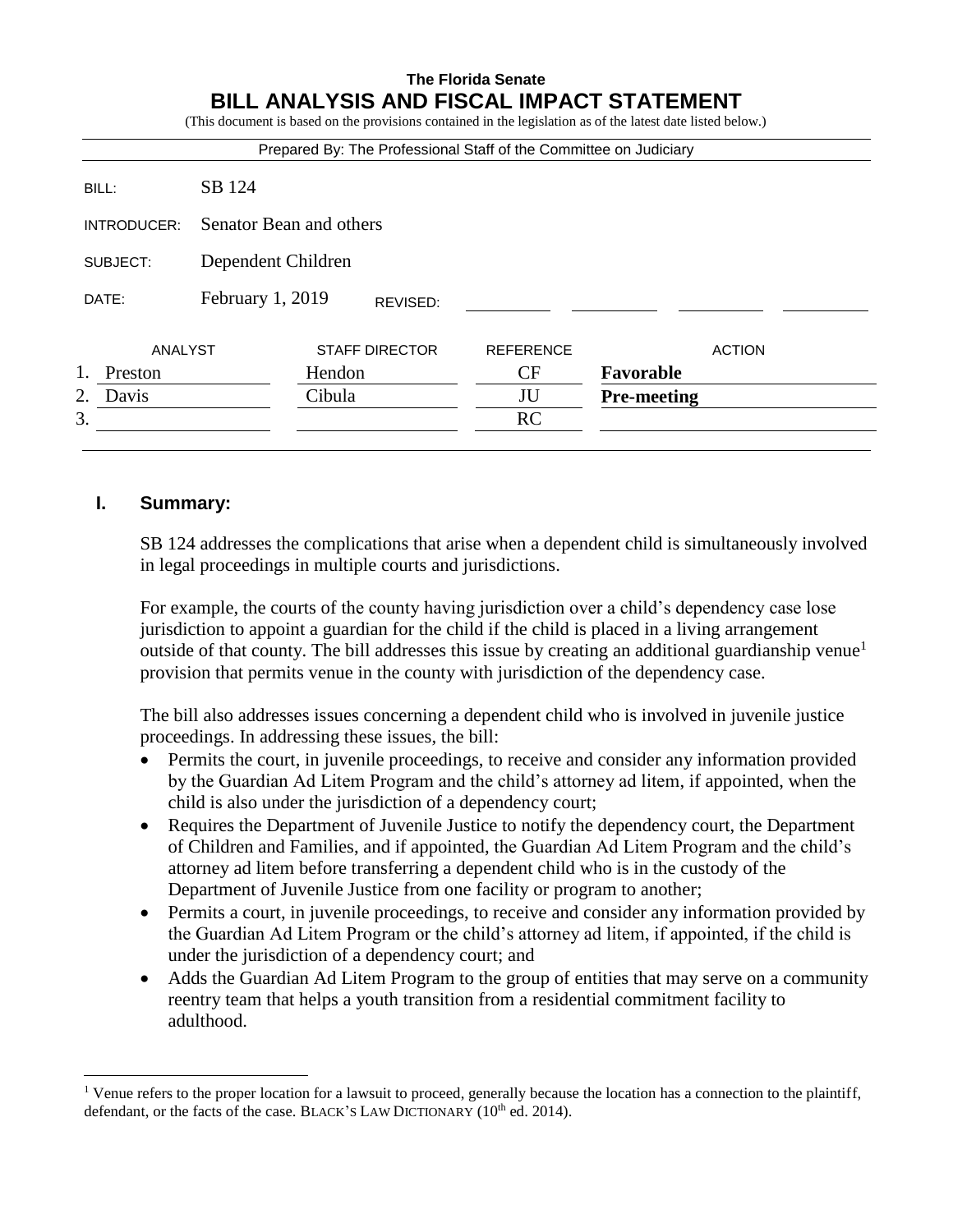The bill takes effect upon becoming a law.

# **II. Present Situation:**

## **Venue, Guardianship Proceedings, and Dependency**

Children who are dependent and have developmental disabilities or other issues are often in need of a court-appointed guardian when they turn 18 years old and age out of the dependency system.<sup>2</sup> To avoid a gap in available care or protections, the guardianship proceedings must begin in advance of the child's 18th birthday.<sup>3</sup> However, complications for guardianship proceedings arise when these children are placed in a living arrangement outside of the county of the child's dependency court.

Due to the requirements of dependency statutes in chapter  $39, F.S.,<sup>4</sup>$  and the guardianship statutes in chapter  $744$ , F.S.,<sup>5</sup> the guardianship proceedings for a dependent child must occur in the county where the dependent child resides. When the dependent child resides outside of the county of the dependency court, the child's caseworkers often must locate an attorney in another circuit to handle the proceedings. Case managers must also be found in the other circuit who are willing to attend hearings.

If a court in a county having jurisdiction over the dependency case were allowed to hear the guardianship petition, those who know the child best will be in a better position to assist with the child's guardianship proceedings. 6

#### **Juvenile Justice and Dependency and Delinquency Proceedings**

#### *Procedure*

 $\overline{a}$ 

When a court determines that a child has committed a delinquent  $act<sup>7</sup>$  the court may order the Department of Juvenile Justice to prepare a predisposition report concerning the child's placement, priority needs, and plan for treatment. The juvenile probation officer then meets with the child's family, the guardian ad litem staff, and possibly others to gather information about the child and make a recommendation for the child's placement. If a residential commitment is

<sup>&</sup>lt;sup>2</sup> Without a guardianship, when the youth reaches the age of 18, he or she will be able to exercise all of the rights of adulthood but likely cannot manage those responsibilities. For example, he or she might decline a needed medical procedure because of a fear of surgery. If a guardian is appointed, the child's best interests will be better protected. Telephone interview with Tracy Ellis, General Magistrate, Dependency Division, Thirteenth Judicial Circuit, in Tampa, Fla. (Jan. 29, 2019). <sup>3</sup> See s. 39.701(3)(c), F.S.

<sup>4</sup> Proceedings to appoint a guardian for a dependent child, which include proceedings for the determination of incapacity and proceedings for the appointment of a guardian, must be "conducted in a separate proceeding in the court division with jurisdiction over guardianship matters and pursuant to chapter 744." Section 39.701(3)(b)4., F.S.

<sup>&</sup>lt;sup>5</sup> Under the guardianship statutes in chapter 744, F.S., the proper location or venue for incapacity proceedings is the county where the alleged incapacitated person resides or is found. However, the venue for proceedings to appoint a guardian is limited to the county where the incapacitated person resides. Section 744.1097, F.S.

<sup>6</sup> Telephone interview with Tracy Ellis, General Magistrate, Dependency Division, Thirteenth Judicial Circuit, in Tampa, Fla. (January 29, 2019).

<sup>&</sup>lt;sup>7</sup> A "child who has been found to have committed a delinquent act" means a child who, under chapter 985, F.S., is found by a court to have committed a violation of law or is found to be in direct or indirect contempt of court except that it does not mean an act constituting contempt of court arising from a dependency proceeding or a proceeding concerning a child or family in need of services. Section 985.03(9), F.S.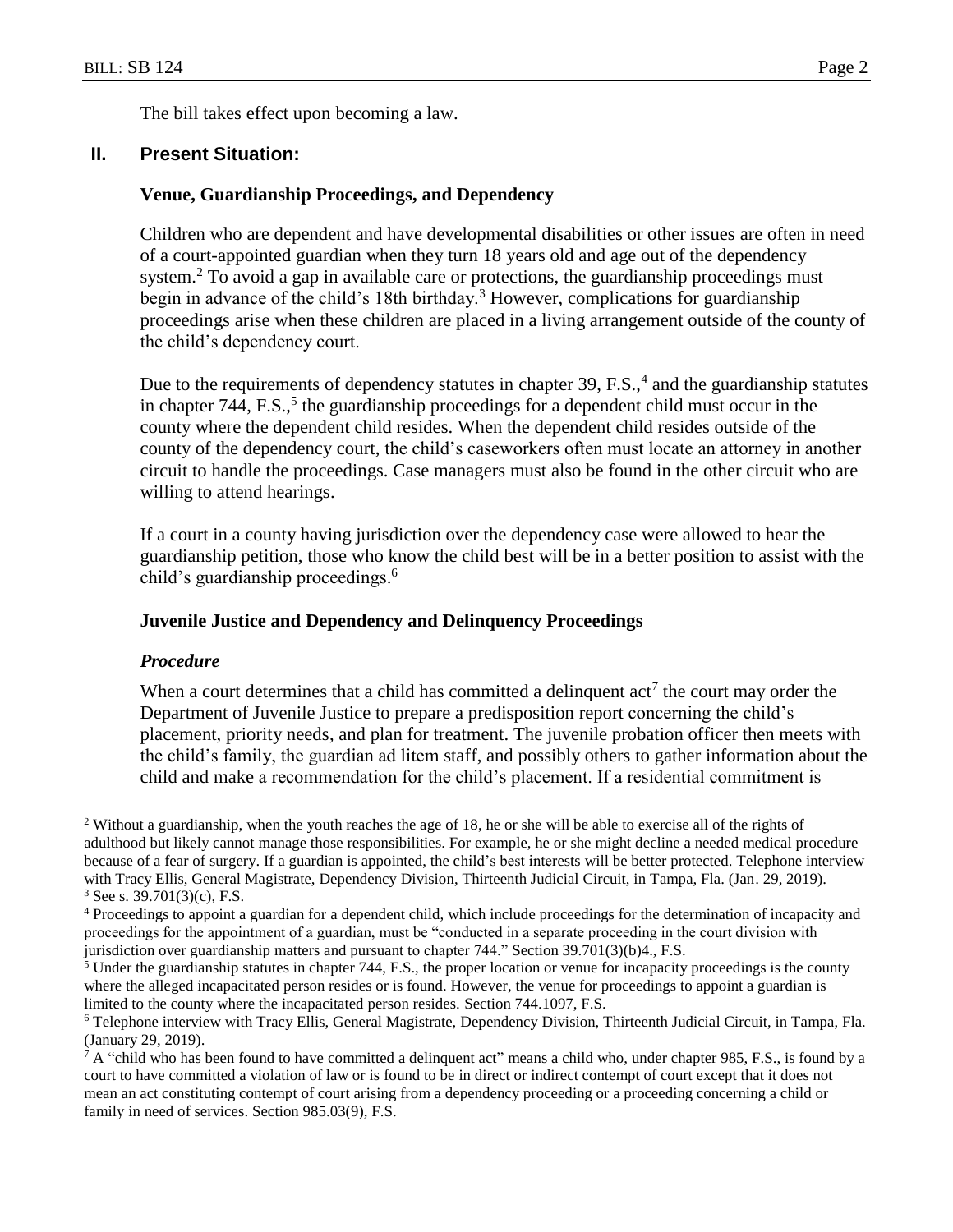anticipated or recommended, the court must order a comprehensive evaluation of the child's overall physical and mental health and related issues.

Before making a final disposition of the case, the court must consider the child's assessment, predisposition report, and previous records of earlier juvenile delinquency proceedings. The court may also order additional evaluations, studies, and educational needs assessments that will be included in the assessment and predisposition report.

## *"Crossover" Children*

Children who have legal matters pending simultaneously in the juvenile justice system and dependency court, or who are dually served by the Department of Juvenile Justice and the Department of Children and Families, are commonly referred to as crossover children. According to the Department of Children and Families, there were 1,003 crossover children in November 2018.<sup>8</sup> Of those children, 36 percent are currently placed in a location that is outside of the county from which they were removed. Nineteen percent are currently placed outside of the judicial circuit from which they were removed, and 31 percent of children between the ages of 13 and 17 live in group care.<sup>9</sup>

When a child is living outside of the circuit that has dependency jurisdiction, it can be burdensome for the dependency judge to gather all of the pertinent information needed to make a decision about the child's best interests. It can also be difficult for the dependency court, guardians ad litem, and others to be aware of changes and accordingly advocate for the child's best interest. Moreover, if the dependency and delinquency case workers are not sharing their information, needed services for the child may be delayed. For example, when a child does not have an advocate and a delinquency case closes, it might be difficult to locate appropriate services or placement for the child which may cause the child to remain in a commitment facility longer than his or her sentence.<sup>10</sup>

## **Guardian Ad Litem Program**

The Guardian ad Litem program consists of more than 170 lawyers and 11,000 volunteer advocates who represent a child's best interest when the child is abused, abandoned, or neglected and cannot remain at home because it is not a healthy or safe environment. In 2018, 32,396 children were removed from their homes and placed under the jurisdiction of a dependency court. $11$ 

When a child is removed from the home, the legal proceedings begin in dependency court. The guardian ad litem program is then appointed by a judge to represent the child's best interest and advocate for things the child is legally entitled to receive. The program uses a team approach involving volunteers, Child Advocate Mangers, and Best Interest Attorneys. Guardian ad Litem

 $\overline{a}$ 

<sup>8</sup> Florida Department of Children and Families, *Child Welfare Key Indicators Monthly Report*, Dually Served Youth, 53 (December 2018), [http://centerforchildwelfare.fmhi.usf.edu/qa/cwkeyindicator/KI\\_Monthly\\_Report\\_DEC\\_2018.pdf.](http://centerforchildwelfare.fmhi.usf.edu/qa/cwkeyindicator/KI_Monthly_Report_DEC_2018.pdf)

<sup>9</sup> *Id*. at 47 and 50.

<sup>10</sup> Florida Statewide Guardian Ad Litem Office, *SB 124 Bill Analysis* (Jan. 4, 2019) (on file with the Senate Committee on Judiciary).

<sup>11</sup> *I Am for the Child*, Guardian ad Litem Program 2018 Annual Report, [https://guardianadlitem.org/wp](https://guardianadlitem.org/wp-content/uploads/2018/01/FINAL-EDITED-GAL-2018-Annual-Report-1.pdf)[content/uploads/2018/01/FINAL-EDITED-GAL-2018-Annual-Report-1.pdf.](https://guardianadlitem.org/wp-content/uploads/2018/01/FINAL-EDITED-GAL-2018-Annual-Report-1.pdf)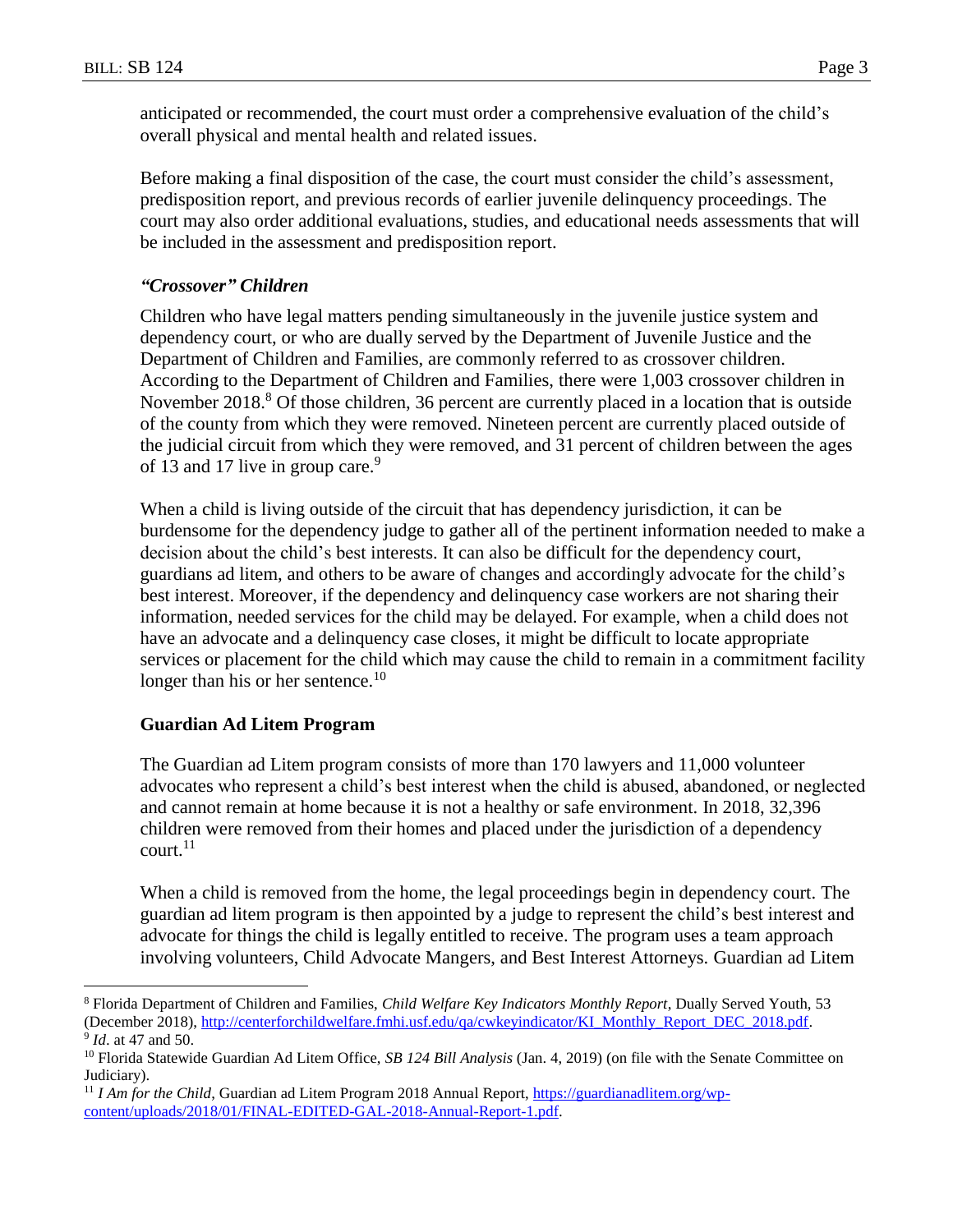attorneys advocate for expedited permanency, compliance with time frames, stable placements in schools, healthcare, mental health services, and visitation. The guardian ad litem volunteers regularly visit the child to understand the child's needs, explain the legal process to the child, and appear in court when needed. $12$ 

# **III. Effect of Proposed Changes:**

# **Guardianship Venue (Section 1)**

Current law limits venue for guardianship proceedings for a dependent child to the county where the child resides. Under the bill, the guardianship proceedings may be held either in the county where the child resides *or* in the county that has jurisdiction of the dependency case. This expanded option will allow the dependency court and case workers who know the child best to have more input and control over the guardianship process.

# **Juvenile Justice and Children in Dependency and Delinquency Proceedings (Sections 2, 3, 4, and 5)**

# *Predisposition Reports (Subsection 2)*

The bill expressly allows a court to receive and consider information from additional sources before making a final disposition of a juvenile justice case that involves a child under the jurisdiction of a dependency court. These information sources include the Guardian Ad Litem Program and the child's attorney ad litem, if appointed.

# *Commitment and Transfers of a Child (Subsection 3)*

Before the Department of Juvenile Justice may transfer a dependent child from one facility or program to another, the Department must provide notice to the dependency court and the Department of Children and Families, and if either one is appointed, also to the Guardian Ad Litem Program and to the child's attorney ad litem.

## *Other Dispositional Issues (Subsection 4)*

The statute is amended to provide that the Guardian Ad Litem Program or the child's attorney ad litem may present information to the juvenile delinquency court when the child is also under the jurisdiction of a dependency court. The current statute does not preclude them from offering information, but this clarifies that the two entities may provide information about the child to the court.

# *Transitions from a Residential Facility to Adulthood (Section 5)*

This bill adds the Guardian Ad Litem Program to the list of representatives who may serve on a community reentry team. Community reentry teams develop life skills training to aid a youth's transition from residential commitment facilities to adulthood. The teams may currently include

 $\overline{a}$  $12$  *Id.*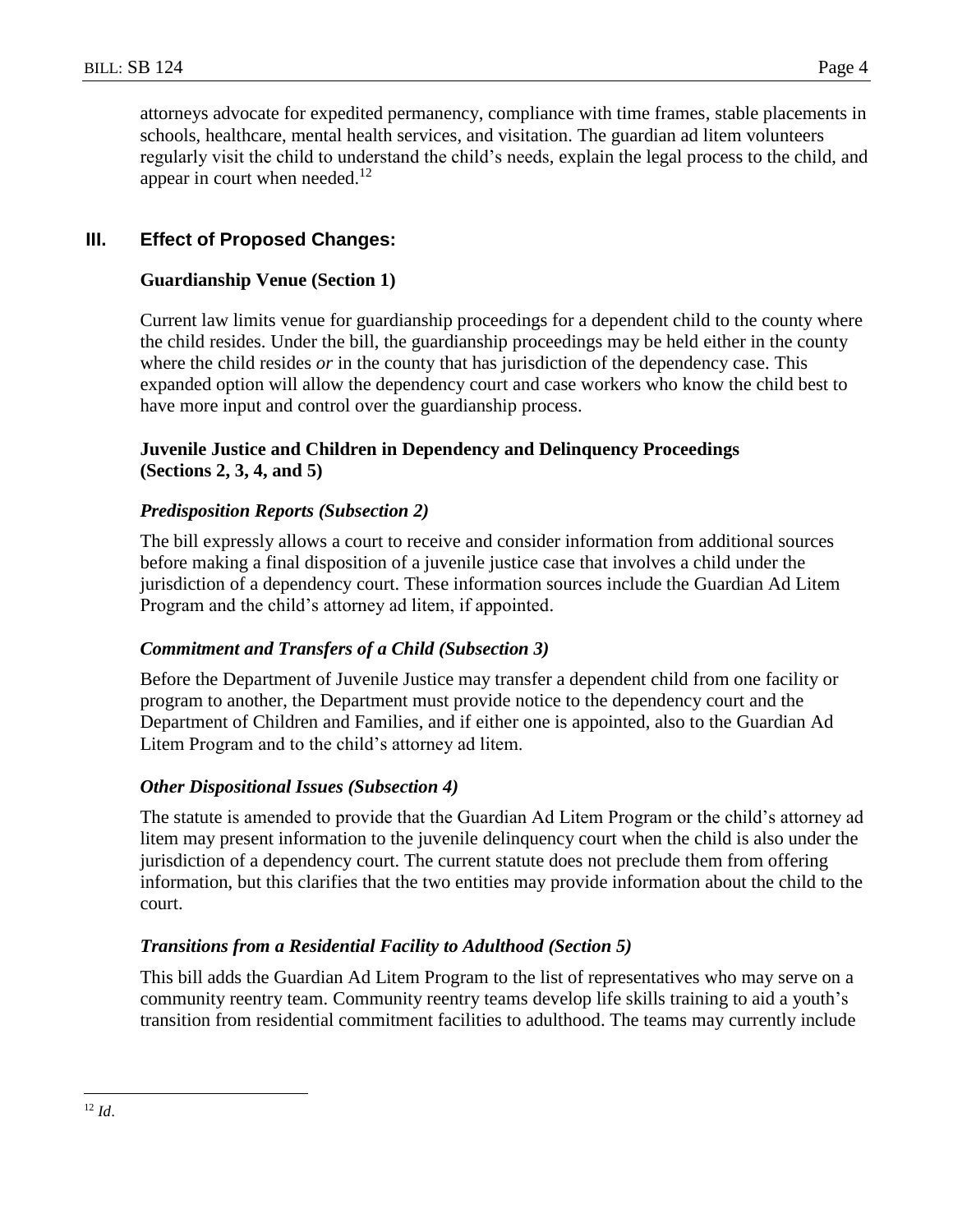representatives from school districts, law enforcement agencies, workforce development services, community-based service providers, and the youth's family.<sup>13</sup>

## **Conforming Changes (Sections 6, 7, and 8)**

The remaining three sections of the bill (sections 322.051(9), 322.21(1)(f), and 382.0255(3), F.S.) republish provisions of the law for the purpose of incorporating changes made in a cross-reference. These are not substantive changes made to the statues.

#### **Effective Date**

The bill takes effect upon becoming a law.

## **IV. Constitutional Issues:**

A. Municipality/County Mandates Restrictions:

None.

B. Public Records/Open Meetings Issues:

None.

C. Trust Funds Restrictions:

None.

D. State Tax or Fee Increases:

None.

E. Other Constitutional Issues:

None identified.

# **V. Fiscal Impact Statement:**

A. Tax/Fee Issues:

None.

B. Private Sector Impact:

None.

 $\overline{a}$ 

 $13$  Section 985.461(4)(b), F.S.